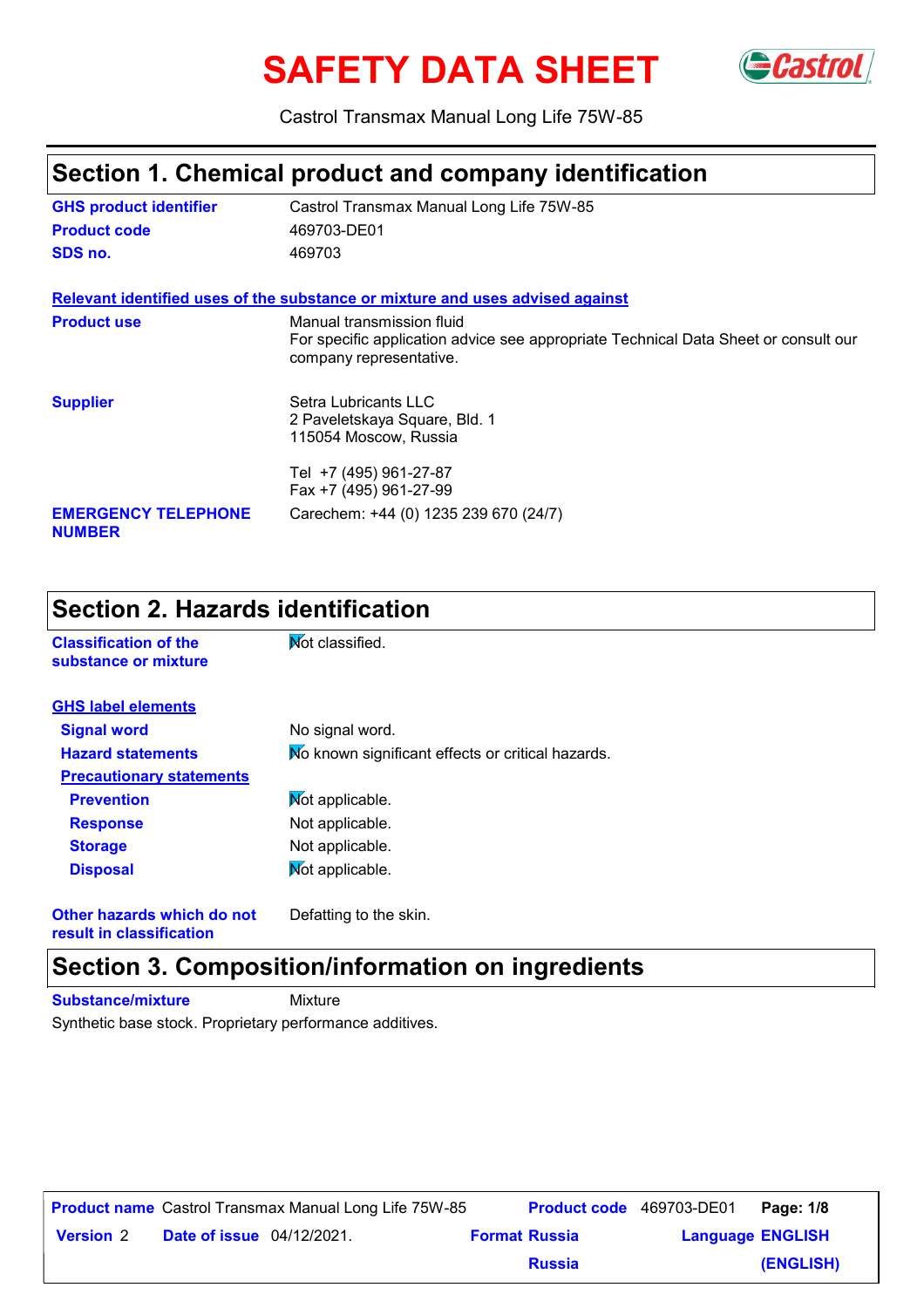### **Section 3. Composition/information on ingredients**

| <b>Ingredient name</b>                                     | $\frac{9}{6}$   | <b>CAS number</b>        |
|------------------------------------------------------------|-----------------|--------------------------|
| F-Decene, homopolymer, hydrogenated                        | l≥25 - ≤50      | 68037-01-4               |
| Dec-1-ene, homopolymer, hydrogenated Dec-1-ene, oligomers, | 225 - ≤50       | 68037-01-4               |
| hydrogenated                                               |                 |                          |
| Dec-1-ene, dimers, hydrogenated                            | 210 - ≤25       | 68649-11-6<br>64742-65-0 |
| Distillates (petroleum), solvent-dewaxed heavy paraffinic  | וצ≥             |                          |
| 3-(isodecyloxy)propylamine                                 | < 0.1           | 30113-45-2               |
| Bis (2-hydroxyethyl) tallow alkylamine                     | <sub>0.25</sub> | 61791-44-4               |

**There are no additional ingredients present which, within the current knowledge of the supplier and in the concentrations applicable, are classified as hazardous to health or the environment and hence require reporting in this section.**

**Occupational exposure limits, if available, are listed in Section 8.**

### **Section 4. First aid measures**

| <b>Description of necessary first aid measures</b> |                                                                                                                                                                                                                                                     |
|----------------------------------------------------|-----------------------------------------------------------------------------------------------------------------------------------------------------------------------------------------------------------------------------------------------------|
| <b>Inhalation</b>                                  | In case of inhalation of decomposition products in a fire, symptoms may be delayed.<br>If inhaled, remove to fresh air. The exposed person may need to be kept under<br>medical surveillance for 48 hours. Get medical attention if symptoms occur. |
| <b>Ingestion</b>                                   | Do not induce vomiting unless directed to do so by medical personnel. Get medical<br>attention if symptoms occur.                                                                                                                                   |
| <b>Skin contact</b>                                | Wash skin thoroughly with soap and water or use recognised skin cleanser.<br>Remove contaminated clothing and shoes. Wash clothing before reuse. Clean<br>shoes thoroughly before reuse. Get medical attention if symptoms occur.                   |
| <b>Eye contact</b>                                 | In case of contact, immediately flush eyes with plenty of water for at least 15<br>minutes. Eyelids should be held away from the eyeball to ensure thorough rinsing.<br>Check for and remove any contact lenses. Get medical attention.             |
|                                                    | Most important symptoms/effects, acute and delayed                                                                                                                                                                                                  |
|                                                    | See Section 11 for more detailed information on health effects and symptoms.                                                                                                                                                                        |
|                                                    | Indication of immediate medical attention and special treatment needed, if necessary                                                                                                                                                                |

| <b>Specific treatments</b>        | No specific treatment.                                                                                                                                                                                                                                      |
|-----------------------------------|-------------------------------------------------------------------------------------------------------------------------------------------------------------------------------------------------------------------------------------------------------------|
| <b>Notes to physician</b>         | In case of inhalation of decomposition products in a fire, symptoms may be delayed.<br>The exposed person may need to be kept under medical surveillance for 48 hours.<br>Treatment should in general be symptomatic and directed to relieving any effects. |
| <b>Protection of first-aiders</b> | No action shall be taken involving any personal risk or without suitable training.                                                                                                                                                                          |

### **Section 5. Firefighting measures**

| <b>Extinguishing media</b>                                   |                                                                                                                                                                                                   |                          |  |                         |
|--------------------------------------------------------------|---------------------------------------------------------------------------------------------------------------------------------------------------------------------------------------------------|--------------------------|--|-------------------------|
| <b>Suitable extinguishing</b><br>media                       | In case of fire, use foam, dry chemical or carbon dioxide extinguisher or spray.                                                                                                                  |                          |  |                         |
| <b>Unsuitable extinguishing</b><br>media                     | Do not use water jet.                                                                                                                                                                             |                          |  |                         |
| <b>Specific hazards arising</b><br>from the chemical         | In a fire or if heated, a pressure increase will occur and the container may burst.                                                                                                               |                          |  |                         |
| <b>Hazardous thermal</b><br>decomposition products           | Combustion products may include the following:<br>carbon oxides (CO, CO <sub>2</sub> ) (carbon monoxide, carbon dioxide)<br>nitrogen oxides (NO, $NO2$ etc.)                                      |                          |  |                         |
| <b>Special protective actions</b><br>for fire-fighters       | Promptly isolate the scene by removing all persons from the vicinity of the incident if<br>there is a fire. No action shall be taken involving any personal risk or without<br>suitable training. |                          |  |                         |
| <b>Special protective</b><br>equipment for fire-fighters     | Fire-fighters should wear positive pressure self-contained breathing apparatus<br>(SCBA) and full turnout gear.                                                                                   |                          |  |                         |
| <b>Product name</b> Castrol Transmax Manual Long Life 75W-85 |                                                                                                                                                                                                   | Product code 469703-DE01 |  | Page: 2/8               |
| <b>Version 2</b><br><b>Date of issue</b> 04/12/2021.         |                                                                                                                                                                                                   | <b>Format Russia</b>     |  | <b>Language ENGLISH</b> |
|                                                              |                                                                                                                                                                                                   | <b>Russia</b>            |  | (ENGLISH)               |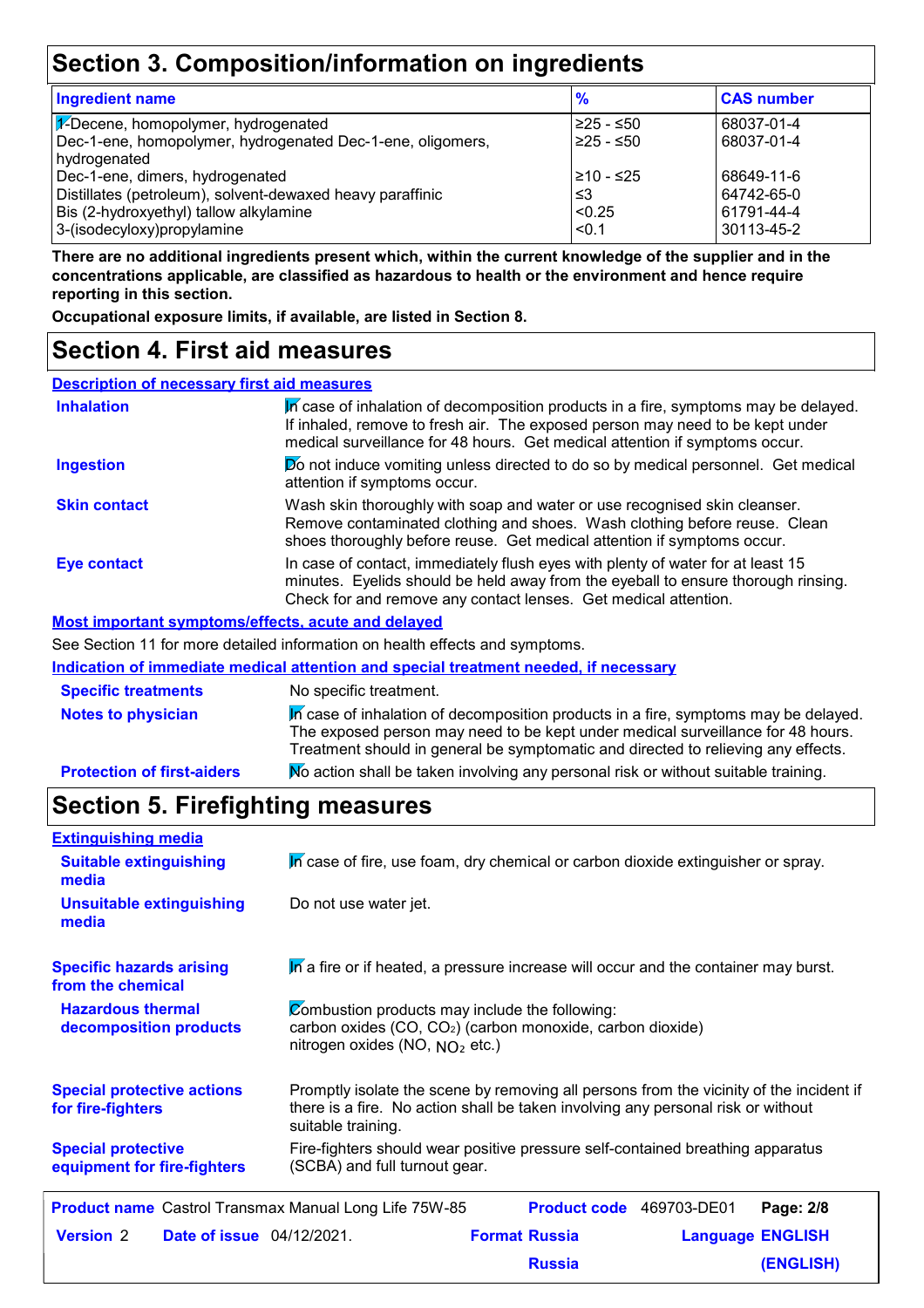# **Section 6. Accidental release measures**

|                                                             | Personal precautions, protective equipment and emergency procedures                                                                                                                                                                                                                                                                                                                                |
|-------------------------------------------------------------|----------------------------------------------------------------------------------------------------------------------------------------------------------------------------------------------------------------------------------------------------------------------------------------------------------------------------------------------------------------------------------------------------|
| <b>For non-emergency</b><br>personnel                       | No action shall be taken involving any personal risk or without suitable training.<br>Evacuate surrounding areas. Keep unnecessary and unprotected personnel from<br>entering. Do not touch or walk through spilt material. Put on appropriate personal<br>protective equipment. Floors may be slippery; use care to avoid falling.                                                                |
| For emergency responders                                    | If specialised clothing is required to deal with the spillage, take note of any<br>information in Section 8 on suitable and unsuitable materials. See also the<br>information in "For non-emergency personnel".                                                                                                                                                                                    |
| <b>Environmental precautions</b>                            | Avoid dispersal of spilt material and runoff and contact with soil, waterways, drains<br>and sewers. Inform the relevant authorities if the product has caused environmental<br>pollution (sewers, waterways, soil or air).                                                                                                                                                                        |
| <b>Methods and material for containment and cleaning up</b> |                                                                                                                                                                                                                                                                                                                                                                                                    |
| <b>Small spill</b>                                          | Stop leak if without risk. Move containers from spill area. Absorb with an inert<br>material and place in an appropriate waste disposal container. Dispose of via a<br>licensed waste disposal contractor.                                                                                                                                                                                         |
| <b>Large spill</b>                                          | Stop leak if without risk. Move containers from spill area. Prevent entry into sewers,<br>water courses, basements or confined areas. Contain and collect spillage with non-<br>combustible, absorbent material e.g. sand, earth, vermiculite or diatomaceous earth<br>and place in container for disposal according to local regulations. Dispose of via a<br>licensed waste disposal contractor. |

### **Section 7. Handling and storage**

| <b>Precautions for safe handling</b>                                             |                                                                                                                                                                                                                                                                                                                                                                                                                                                                                                                                                                                                |
|----------------------------------------------------------------------------------|------------------------------------------------------------------------------------------------------------------------------------------------------------------------------------------------------------------------------------------------------------------------------------------------------------------------------------------------------------------------------------------------------------------------------------------------------------------------------------------------------------------------------------------------------------------------------------------------|
| <b>Protective measures</b>                                                       | $\triangleright$ dt on appropriate personal protective equipment (see Section 8).                                                                                                                                                                                                                                                                                                                                                                                                                                                                                                              |
| <b>Advice on general</b><br>occupational hygiene                                 | Eating, drinking and smoking should be prohibited in areas where this material is<br>handled, stored and processed. Wash thoroughly after handling. Remove<br>contaminated clothing and protective equipment before entering eating areas. See<br>also Section 8 for additional information on hygiene measures.                                                                                                                                                                                                                                                                               |
| <b>Conditions for safe storage,</b><br>including any<br><b>incompatibilities</b> | Store in accordance with local regulations. Store in original container protected<br>from direct sunlight in a dry, cool and well-ventilated area, away from incompatible<br>materials (see Section 10) and food and drink. Keep container tightly closed and<br>sealed until ready for use. Store and use only in equipment/containers designed for<br>use with this product. Containers that have been opened must be carefully resealed<br>and kept upright to prevent leakage. Do not store in unlabelled containers. Use<br>appropriate containment to avoid environmental contamination. |
| <b>Not suitable</b>                                                              | Prolonged exposure to elevated temperature.                                                                                                                                                                                                                                                                                                                                                                                                                                                                                                                                                    |

# **Section 8. Exposure controls/personal protection**

### **Control parameters**

| <b>Occupational exposure limits</b> |  |
|-------------------------------------|--|
| None.                               |  |

| <b>Appropriate engineering</b><br>controls | Provide exhaust ventilation or other engineering controls to keep the relevant<br>airborne concentrations below their respective occupational exposure limits.<br>All activities involving chemicals should be assessed for their risks to health, to<br>ensure exposures are adequately controlled. Personal protective equipment should<br>only be considered after other forms of control measures (e.g. engineering controls)<br>have been suitably evaluated. Personal protective equipment should conform to<br>appropriate standards, be suitable for use, be kept in good condition and properly<br>maintained. |
|--------------------------------------------|-------------------------------------------------------------------------------------------------------------------------------------------------------------------------------------------------------------------------------------------------------------------------------------------------------------------------------------------------------------------------------------------------------------------------------------------------------------------------------------------------------------------------------------------------------------------------------------------------------------------------|
|--------------------------------------------|-------------------------------------------------------------------------------------------------------------------------------------------------------------------------------------------------------------------------------------------------------------------------------------------------------------------------------------------------------------------------------------------------------------------------------------------------------------------------------------------------------------------------------------------------------------------------------------------------------------------------|

|                  |                                  | <b>Product name</b> Castrol Transmax Manual Long Life 75W-85 |                      | <b>Product code</b> 469703-DE01 | Page: 3/8 |
|------------------|----------------------------------|--------------------------------------------------------------|----------------------|---------------------------------|-----------|
| <b>Version</b> 2 | <b>Date of issue</b> 04/12/2021. |                                                              | <b>Format Russia</b> | <b>Language ENGLISH</b>         |           |
|                  |                                  |                                                              | <b>Russia</b>        |                                 | (ENGLISH) |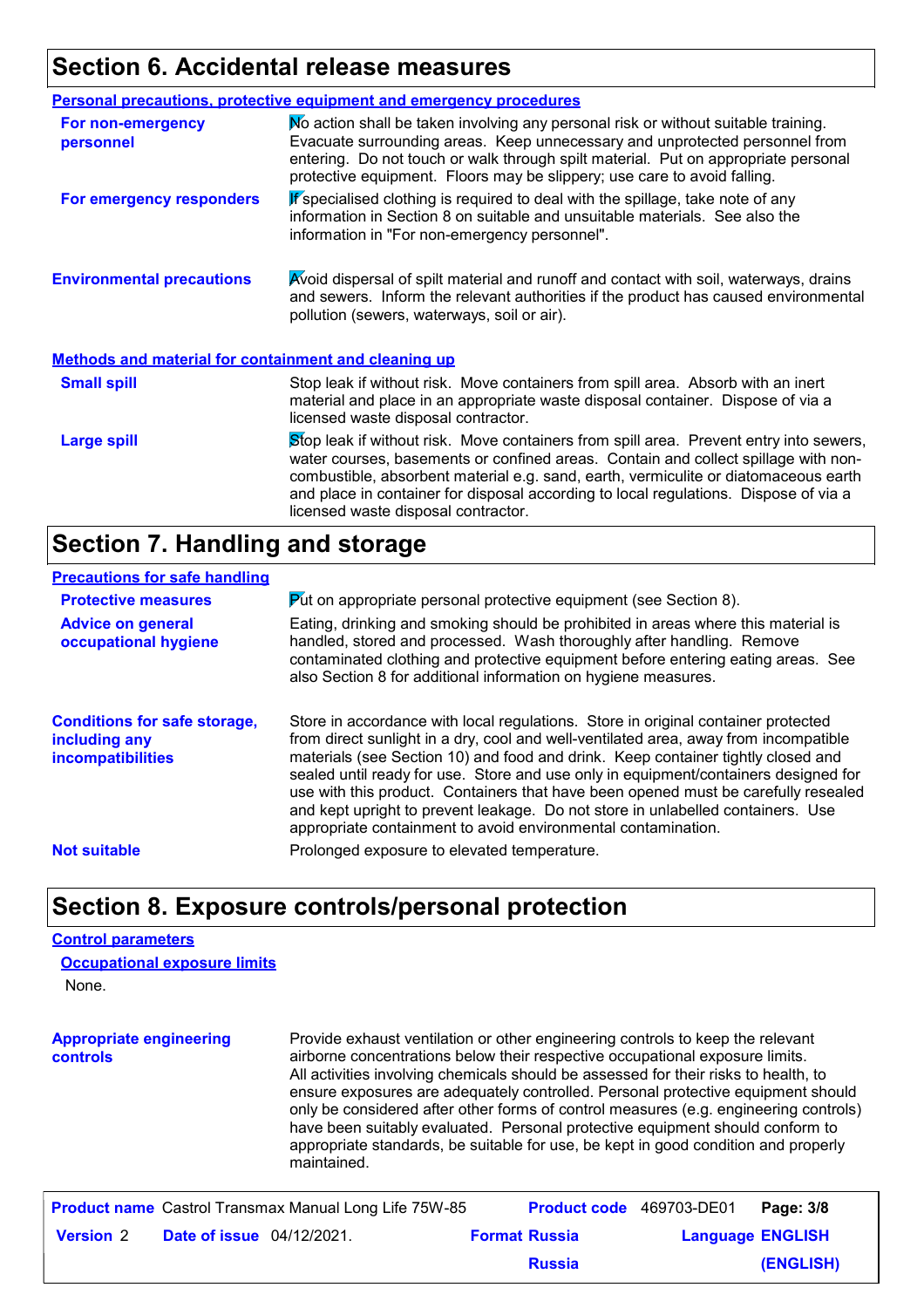# **Section 8. Exposure controls/personal protection**

|                                           | Your supplier of personal protective equipment should be consulted for advice on<br>selection and appropriate standards. For further information contact your national<br>organisation for standards.<br>The final choice of protective equipment will depend upon a risk assessment. It is<br>important to ensure that all items of personal protective equipment are compatible.                                                                                                                                                                                                                                                                                                                                                                                                              |
|-------------------------------------------|-------------------------------------------------------------------------------------------------------------------------------------------------------------------------------------------------------------------------------------------------------------------------------------------------------------------------------------------------------------------------------------------------------------------------------------------------------------------------------------------------------------------------------------------------------------------------------------------------------------------------------------------------------------------------------------------------------------------------------------------------------------------------------------------------|
| <b>Environmental exposure</b><br>controls | Emissions from ventilation or work process equipment should be checked to ensure<br>they comply with the requirements of environmental protection legislation. In some<br>cases, fume scrubbers, filters or engineering modifications to the process<br>equipment will be necessary to reduce emissions to acceptable levels.                                                                                                                                                                                                                                                                                                                                                                                                                                                                   |
| <b>Individual protection measures</b>     |                                                                                                                                                                                                                                                                                                                                                                                                                                                                                                                                                                                                                                                                                                                                                                                                 |
| <b>Hygiene measures</b>                   | Wash hands, forearms and face thoroughly after handling chemical products, before<br>eating, smoking and using the lavatory and at the end of the working period.<br>Appropriate techniques should be used to remove potentially contaminated clothing.<br>Wash contaminated clothing before reusing. Ensure that eyewash stations and<br>safety showers are close to the workstation location.                                                                                                                                                                                                                                                                                                                                                                                                 |
| <b>Eye/face protection</b>                | Safety glasses with side shields.                                                                                                                                                                                                                                                                                                                                                                                                                                                                                                                                                                                                                                                                                                                                                               |
| <b>Skin protection</b>                    |                                                                                                                                                                                                                                                                                                                                                                                                                                                                                                                                                                                                                                                                                                                                                                                                 |
| <b>Hand protection</b>                    | Wear protective gloves if prolonged or repeated contact is likely. Wear chemical<br>resistant gloves. Recommended: Nitrile gloves. The correct choice of protective<br>gloves depends upon the chemicals being handled, the conditions of work and use,<br>and the condition of the gloves (even the best chemically resistant glove will break<br>down after repeated chemical exposures). Most gloves provide only a short time of<br>protection before they must be discarded and replaced. Because specific work<br>environments and material handling practices vary, safety procedures should be<br>developed for each intended application. Gloves should therefore be chosen in<br>consultation with the supplier/manufacturer and with a full assessment of the<br>working conditions. |
| <b>Body protection</b>                    | Use of protective clothing is good industrial practice.<br>Personal protective equipment for the body should be selected based on the task<br>being performed and the risks involved and should be approved by a specialist<br>before handling this product.<br>Cotton or polyester/cotton overalls will only provide protection against light<br>superficial contamination that will not soak through to the skin. Overalls should be<br>laundered on a regular basis. When the risk of skin exposure is high (e.g. when<br>cleaning up spillages or if there is a risk of splashing) then chemical resistant aprons<br>and/or impervious chemical suits and boots will be required.                                                                                                           |
| <b>Respiratory protection</b>             | In case of insufficient ventilation, wear suitable respiratory equipment.<br>The correct choice of respiratory protection depends upon the chemicals being<br>handled, the conditions of work and use, and the condition of the respiratory<br>equipment. Safety procedures should be developed for each intended application.<br>Respiratory protection equipment should therefore be chosen in consultation with<br>the supplier/manufacturer and with a full assessment of the working conditions.                                                                                                                                                                                                                                                                                           |

# **Section 9. Physical and chemical properties**

| <b>Appearance</b>       |                                        |
|-------------------------|----------------------------------------|
| <b>Physical state</b>   | Liquid.                                |
| <b>Colour</b>           | Brown.                                 |
| <b>Odour</b>            | Not available.                         |
| <b>Odour threshold</b>  | Not available.                         |
| рH                      | Not applicable.                        |
| <b>Melting point</b>    | Not available.                         |
| <b>Boiling point</b>    | Not available.                         |
| <b>Flash point</b>      | Open cup: >200°C (>392°F) [Cleveland.] |
| <b>Evaporation rate</b> | Not available.                         |
|                         |                                        |

|                  |                                  | <b>Product name</b> Castrol Transmax Manual Long Life 75W-85 | <b>Product code</b> 469703-DE01 |                         | Page: 4/8 |
|------------------|----------------------------------|--------------------------------------------------------------|---------------------------------|-------------------------|-----------|
| <b>Version 2</b> | <b>Date of issue</b> 04/12/2021. |                                                              | <b>Format Russia</b>            | <b>Language ENGLISH</b> |           |
|                  |                                  |                                                              | <b>Russia</b>                   |                         | (ENGLISH) |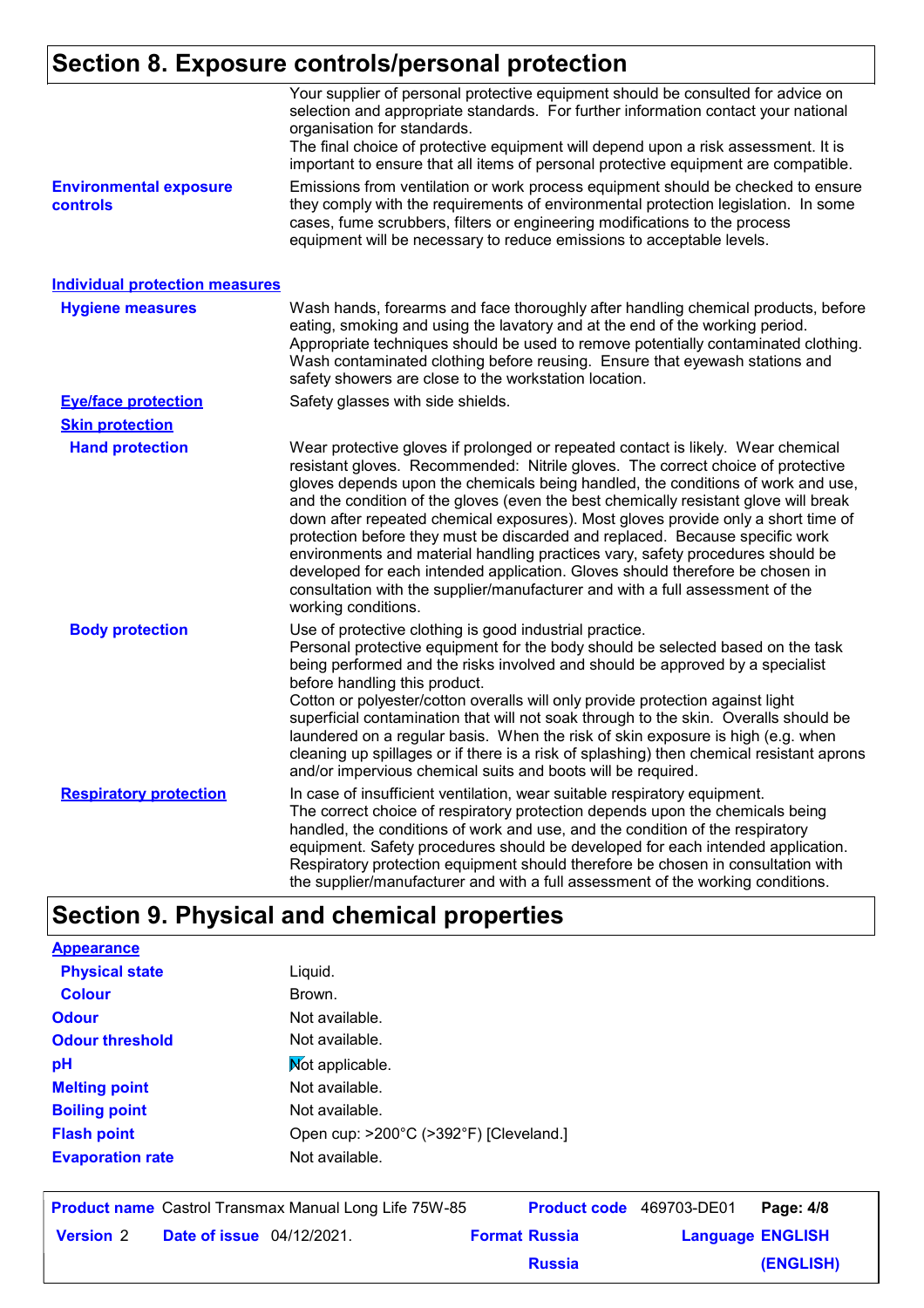# **Section 9. Physical and chemical properties**

| <b>Flammability (solid, gas)</b>                  | Not applicable. Based on - Physical state                                                                                                        |
|---------------------------------------------------|--------------------------------------------------------------------------------------------------------------------------------------------------|
| Lower and upper explosive<br>(flammable) limits   | Not available.                                                                                                                                   |
| <b>Vapour pressure</b>                            | Not available.                                                                                                                                   |
| <b>Vapour density</b>                             | Not available.                                                                                                                                   |
| <b>Relative density</b>                           | Not available.                                                                                                                                   |
| <b>Density</b>                                    | $\leq$ 1000 kg/m <sup>3</sup> (<1 g/cm <sup>3</sup> ) at 15 <sup>°</sup> C                                                                       |
| <b>Solubility</b>                                 | insoluble in water.                                                                                                                              |
| <b>Partition coefficient: n-</b><br>octanol/water | >3                                                                                                                                               |
| <b>Auto-ignition temperature</b>                  | Not available.                                                                                                                                   |
| <b>Decomposition temperature</b>                  | Not available.                                                                                                                                   |
| <b>Viscosity</b>                                  | Kinematic: 64.6 mm <sup>2</sup> /s (64.6 cSt) at $40^{\circ}$ C<br>Kinematic: 11.5 to 12 mm <sup>2</sup> /s (11.5 to 12 cSt) at 100 $^{\circ}$ C |

# **Section 10. Stability and reactivity**

| <b>Reactivity</b>                                   | No specific test data available for this product. Refer to Conditions to avoid and<br>Incompatible materials for additional information.                                   |
|-----------------------------------------------------|----------------------------------------------------------------------------------------------------------------------------------------------------------------------------|
| <b>Chemical stability</b>                           | The product is stable.                                                                                                                                                     |
| <b>Possibility of hazardous</b><br><b>reactions</b> | Under normal conditions of storage and use, hazardous reactions will not occur.<br>Under normal conditions of storage and use, hazardous polymerisation will not<br>occur. |
| <b>Conditions to avoid</b>                          | Avoid all possible sources of ignition (spark or flame).                                                                                                                   |
| <b>Incompatible materials</b>                       | Reactive or incompatible with the following materials: oxidising materials.                                                                                                |
| <b>Hazardous decomposition</b><br>products          | Under normal conditions of storage and use, hazardous decomposition products<br>should not be produced.                                                                    |

### **Section 11. Toxicological information**

### **Information on toxicological effects**

### **Aspiration hazard**

| <b>Name</b>                                                                | <b>Result</b>                         |
|----------------------------------------------------------------------------|---------------------------------------|
| $\mathcal{U}$ -Decene, homopolymer, hydrogenated                           | <b>ASPIRATION HAZARD - Category 1</b> |
| Dec-1-ene, homopolymer, hydrogenated Dec-1-ene, oligomers,<br>hydrogenated | <b>ASPIRATION HAZARD - Category 1</b> |
| Dec-1-ene, dimers, hydrogenated                                            | <b>ASPIRATION HAZARD - Category 1</b> |
| Distillates (petroleum), solvent-dewaxed heavy paraffinic                  | <b>ASPIRATION HAZARD - Category 1</b> |

| <b>Information on likely routes</b><br>of exposure | Routes of entry anticipated: Dermal, Inhalation.                                                                           |
|----------------------------------------------------|----------------------------------------------------------------------------------------------------------------------------|
| <b>Potential acute health effects</b>              |                                                                                                                            |
| <b>Eye contact</b>                                 | No known significant effects or critical hazards.                                                                          |
| <b>Inhalation</b>                                  | <b>Exposure to decomposition products may cause a health hazard. Serious effects</b><br>may be delayed following exposure. |
| <b>Skin contact</b>                                | Defatting to the skin. May cause skin dryness and irritation.                                                              |
| <b>Ingestion</b>                                   | No known significant effects or critical hazards.                                                                          |

|                  |                                  | <b>Product name</b> Castrol Transmax Manual Long Life 75W-85 |                      |               | Product code 469703-DE01 Page: 5/8 |           |
|------------------|----------------------------------|--------------------------------------------------------------|----------------------|---------------|------------------------------------|-----------|
| <b>Version 2</b> | <b>Date of issue</b> 04/12/2021. |                                                              | <b>Format Russia</b> |               | <b>Language ENGLISH</b>            |           |
|                  |                                  |                                                              |                      | <b>Russia</b> |                                    | (ENGLISH) |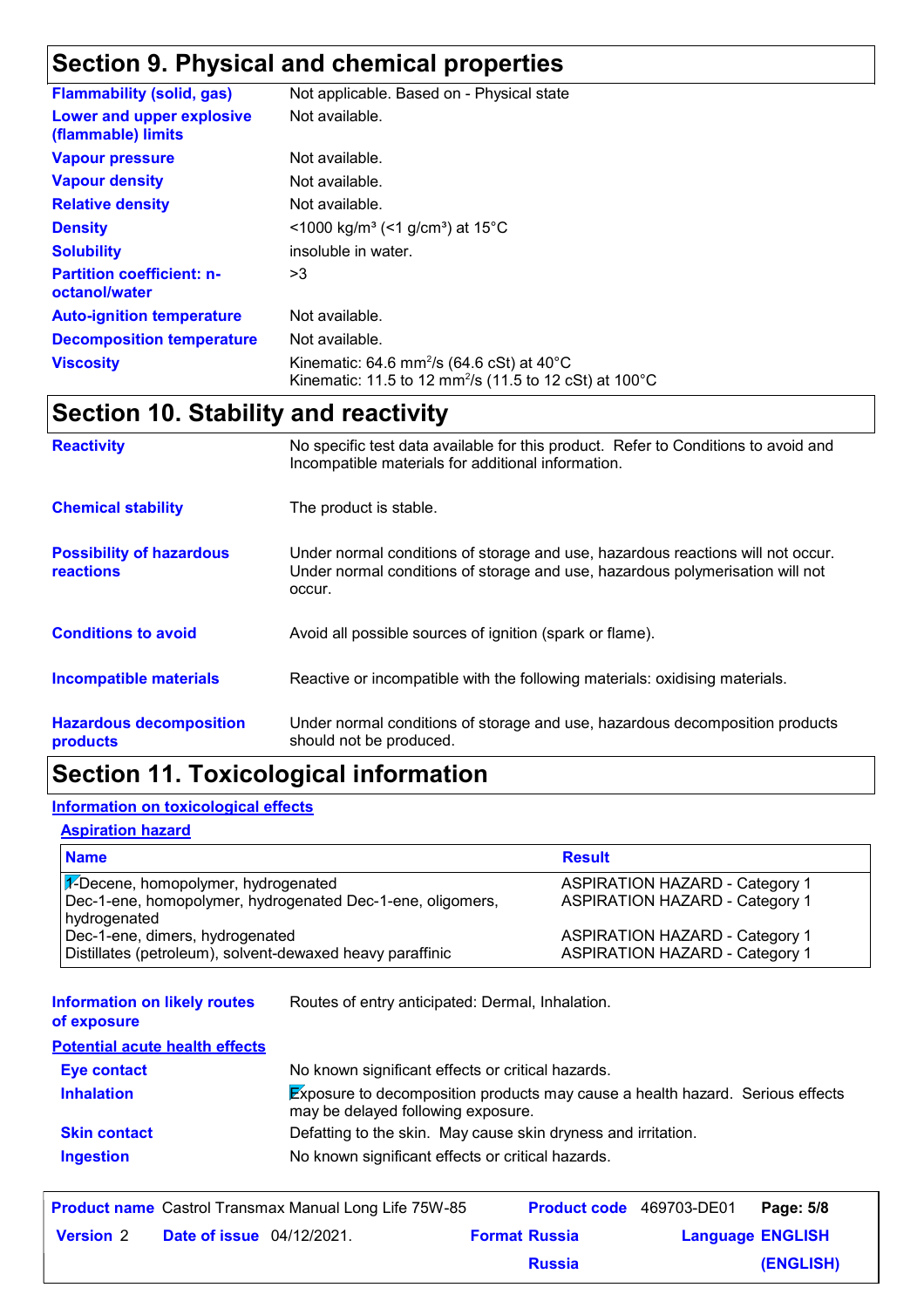### **Section 11. Toxicological information**

#### **General** No known significant effects or critical hazards. **Carcinogenicity** No known significant effects or critical hazards. **Mutagenicity** No known significant effects or critical hazards. **Teratogenicity** No known significant effects or critical hazards. **Developmental effects** No known significant effects or critical hazards. **Fertility effects** No known significant effects or critical hazards. **Symptoms related to the physical, chemical and toxicological characteristics Skin contact Ingestion Inhalation** May be harmful by inhalation if exposure to vapour, mists or fumes resulting from thermal decomposition products occurs. No specific data. Adverse symptoms may include the following: irritation dryness cracking **Eye contact** No specific data. **Potential chronic health effects Delayed and immediate effects as well as chronic effects from short and long-term exposure** Ingestion of large quantities may cause nausea and diarrhoea. Potential risk of transient stinging or redness if accidental eye contact occurs. Prolonged or repeated contact can defat the skin and lead to irritation, cracking and/ or dermatitis. **Eye contact Skin contact Ingestion**

### **Numerical measures of toxicity**

| <b>Acute toxicity estimates</b> |                  |  |
|---------------------------------|------------------|--|
| Route                           | <b>ATE value</b> |  |
| Minalation (dusts and mists)    | 15.14 mg/l       |  |

### **Section 12. Ecological information**

**Environmental effects** This product shows a low bioaccumulation potential.

### **Persistence and degradability**

Not expected to be rapidly degradable.

### **Bioaccumulative potential**

This product is not expected to bioaccumulate through food chains in the environment.

| <b>Mobility in soil</b><br><b>Mobility</b> | Spillages may penetrate the soil causing ground water contamination.                                                      |
|--------------------------------------------|---------------------------------------------------------------------------------------------------------------------------|
| <b>Other ecological information</b>        | Spills may form a film on water surfaces causing physical damage to organisms.<br>Oxygen transfer could also be impaired. |

|                  |                                  | <b>Product name</b> Castrol Transmax Manual Long Life 75W-85 | Product code 469703-DE01 |                         | Page: 6/8 |
|------------------|----------------------------------|--------------------------------------------------------------|--------------------------|-------------------------|-----------|
| <b>Version 2</b> | <b>Date of issue</b> 04/12/2021. |                                                              | <b>Format Russia</b>     | <b>Language ENGLISH</b> |           |
|                  |                                  |                                                              | <b>Russia</b>            |                         | (ENGLISH) |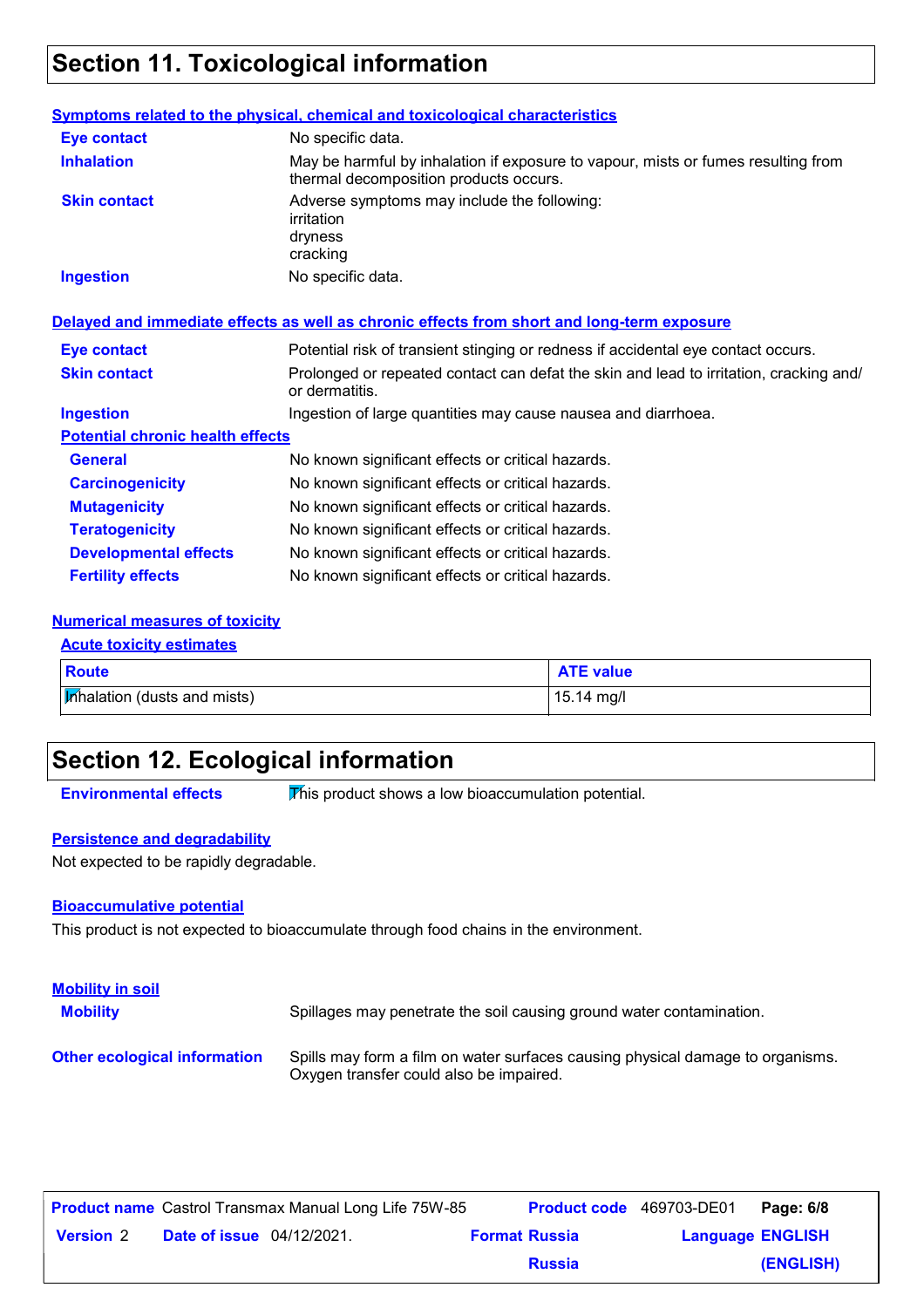# **Section 13. Disposal considerations**

| <b>Disposal methods</b> | The generation of waste should be avoided or minimised wherever possible.<br>Significant quantities of waste product residues should not be disposed of via the<br>foul sewer but processed in a suitable effluent treatment plant. Dispose of surplus<br>and non-recyclable products via a licensed waste disposal contractor. Disposal of<br>this product, solutions and any by-products should at all times comply with the<br>requirements of environmental protection and waste disposal legislation and any<br>regional local authority requirements. Waste packaging should be recycled.<br>Incineration or landfill should only be considered when recycling is not feasible. This<br>material and its container must be disposed of in a safe way. Empty containers or<br>liners may retain some product residues. Avoid dispersal of spilt material and runoff<br>and contact with soil, waterways, drains and sewers. |
|-------------------------|----------------------------------------------------------------------------------------------------------------------------------------------------------------------------------------------------------------------------------------------------------------------------------------------------------------------------------------------------------------------------------------------------------------------------------------------------------------------------------------------------------------------------------------------------------------------------------------------------------------------------------------------------------------------------------------------------------------------------------------------------------------------------------------------------------------------------------------------------------------------------------------------------------------------------------|
|                         | Castian 44 Transport information                                                                                                                                                                                                                                                                                                                                                                                                                                                                                                                                                                                                                                                                                                                                                                                                                                                                                                 |

### **Section 14. Transport information**

|                                      | <b>IMDG</b>              | <b>IATA</b>              |
|--------------------------------------|--------------------------|--------------------------|
| <b>UN number</b>                     | Not regulated.           | Not regulated.           |
| <b>UN proper</b><br>shipping name    | $\overline{\phantom{0}}$ | $\overline{\phantom{a}}$ |
| <b>Transport hazard</b><br>class(es) | $\blacksquare$           | ۰                        |
| <b>Packing group</b>                 | $\overline{\phantom{a}}$ | $\overline{\phantom{a}}$ |
| <b>Environmental</b><br>hazards      | No.                      | No.                      |
| <b>Additional</b><br>information     | $\overline{\phantom{a}}$ | ۰                        |

**Special precautions for user** Not available.

# **Section 15. Regulatory information**

### **Regulation according to other foreign laws**

| <b>REACH Status</b>                                             | The company, as identified in Section 1, sells this product in the EU in compliance<br>with the current requirements of REACH. |
|-----------------------------------------------------------------|--------------------------------------------------------------------------------------------------------------------------------|
| <b>United States inventory</b><br>(TSCA 8b)                     | All components are active or exempted.                                                                                         |
| <b>Australia inventory (AICS)</b>                               | All components are listed or exempted.                                                                                         |
| <b>Canada inventory</b>                                         | All components are listed or exempted.                                                                                         |
| <b>China inventory (IECSC)</b>                                  | All components are listed or exempted.                                                                                         |
| <b>Japan inventory (ENCS)</b>                                   | At least one component is not listed.                                                                                          |
| <b>Korea inventory (KECI)</b>                                   | All components are listed or exempted.                                                                                         |
| <b>Philippines inventory</b><br>(PICCS)                         | All components are listed or exempted.                                                                                         |
| <b>Taiwan Chemical</b><br><b>Substances Inventory</b><br>(TCSI) | All components are listed or exempted.                                                                                         |

|                  |                                  | <b>Product name</b> Castrol Transmax Manual Long Life 75W-85 |                      | <b>Product code</b> 469703-DE01 | Page: 7/8 |
|------------------|----------------------------------|--------------------------------------------------------------|----------------------|---------------------------------|-----------|
| <b>Version 2</b> | <b>Date of issue</b> 04/12/2021. |                                                              | <b>Format Russia</b> | <b>Language ENGLISH</b>         |           |
|                  |                                  |                                                              | <b>Russia</b>        |                                 | (ENGLISH) |